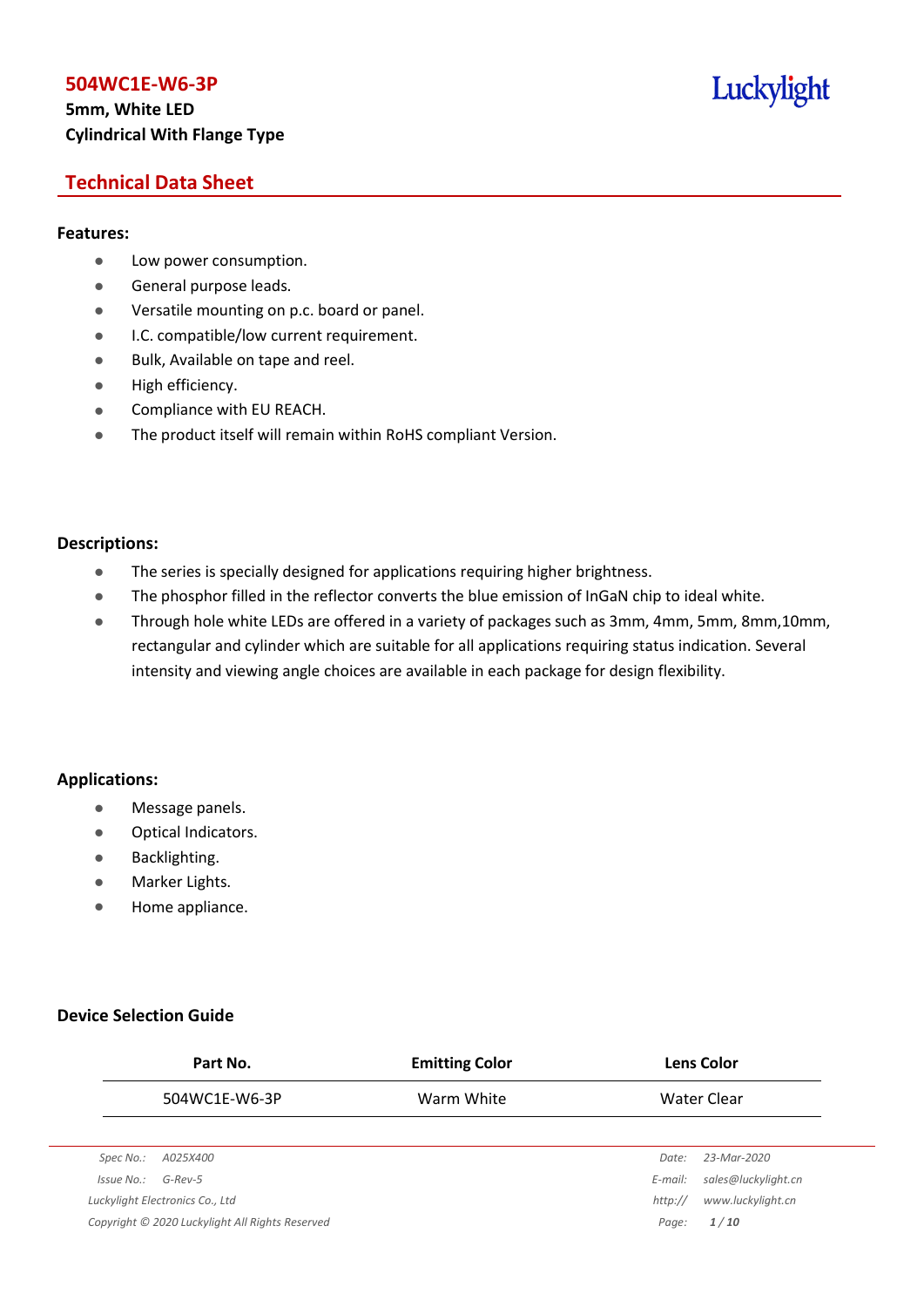**5mm, White LED Cylindrical With Flange Type**

#### **Technical Data Sheet**

**Package Dimension:**



#### *Notes:*

*1. All dimensions are in millimeters (inches).*

*2. Tolerance is ± 0.25 mm (.010″) unless otherwise noted.*

*3. Protruded resin under flange is 1.00mm (.039″) max.*

|  |  |  | Date: 23-Mar-2020 |
|--|--|--|-------------------|
|--|--|--|-------------------|

*Issue No.: G-Rev-5 E-mail: E-mail: Salesman E-mail: Salesman <i>E-mail:**E-mail:**Salesman <b>E-mail:* **Luckylight Electronics** Co., Ltd *htt***,** 

*Copyright © 2020 Luckylight All Rights Reserved Page: 2 / 10*

| $\sim$ $\sim$ $\sim$ | 22.881220 |  |
|----------------------|-----------|--|
|                      |           |  |
|                      |           |  |
|                      |           |  |
|                      |           |  |
|                      |           |  |
|                      |           |  |
|                      |           |  |



![](_page_1_Figure_16.jpeg)

| ate:  | 23-Mar-2020         |
|-------|---------------------|
| rail: | sales@luckylight.cn |
| 0://  | www.luckylight.cn   |
| rge:  | 2/10                |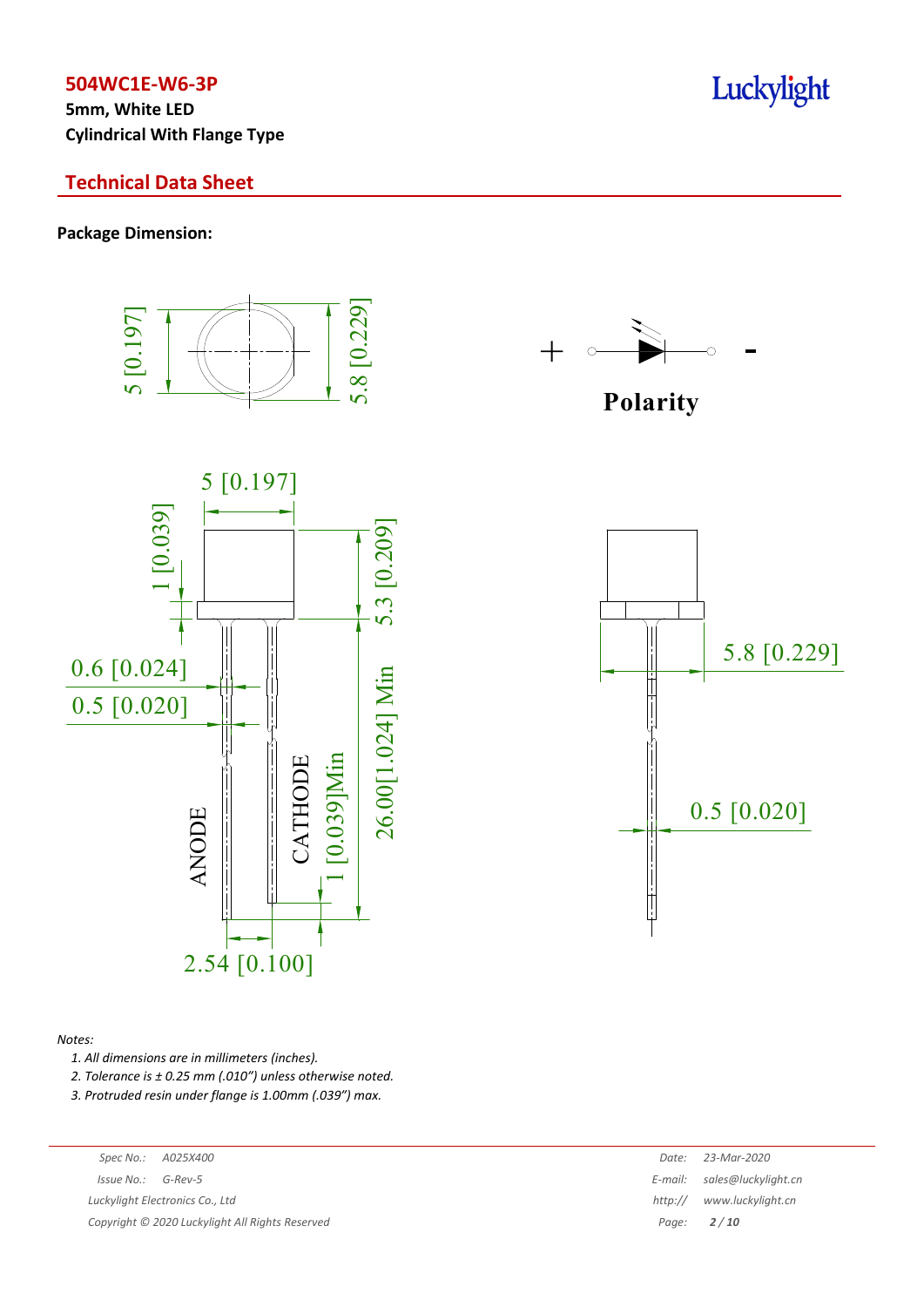## **5mm, White LED Cylindrical With Flange Type**

## Luckylight

## **Technical Data Sheet**

#### **Absolute Maximum Ratings at Ta=25**℃

| <b>Parameters</b>                  | Symbol                       | Max.                                 | Unit |
|------------------------------------|------------------------------|--------------------------------------|------|
| Power Dissipation                  | $P_{d}$                      | 85                                   | mW   |
| Peak Forward Current (a)           | <b>IFP</b>                   | 100                                  | mA   |
| DC Forward Current (b)             | ΙF                           | 25                                   | mA   |
| Reverse Voltage <sup>(c)</sup>     | $V_{R}$                      | 5                                    | v    |
| <b>Operating Temperature Range</b> | ${\mathsf T}_{\textsf{opr}}$ | -40 $^{\circ}$ C to +80 $^{\circ}$ C |      |
| Storage Temperature Range          | ${\sf T}_{\sf stg}$          | -40 $^{\circ}$ C to +85 $^{\circ}$ C |      |
| <b>Soldering Temperature</b>       | ${\mathsf T}_{\textsf{sld}}$ | 260℃ for 5 Seconds                   |      |

*Notes:*

*a. Derate linearly as shown in derating curve.*

*b. Duty Factor = 10%, Frequency = 1 kHz.*

c. Reverse voltage (VR) condition is applied for IR test only. The device is not designed for reverse operation.

#### **Electrical Optical Characteristics at Ta=25**℃

| <b>Parameters</b>                       | Symbol          | Min.  | Typ. | Max. | Unit | <b>Test Condition</b> |
|-----------------------------------------|-----------------|-------|------|------|------|-----------------------|
| Luminous Intensity (a)                  | l٧              | 1000  | 1700 | ---  | mcd  | $IF = 20mA$           |
| Viewing Angle <sup>(b)</sup>            | $2\theta_{1/2}$ |       | 100  |      | deg. | $IF = 20mA$           |
|                                         | X               | $---$ | 0.43 |      |      | $IF = 20mA$           |
| Chromaticity Coordinates <sup>(c)</sup> | y               | ---   | 0.40 |      |      | $IF = 20mA$           |
| <b>Color Temperature</b>                | <b>CCT</b>      | ---   | 3000 |      | K    | $IF = 20mA$           |
| <b>Color Rendering Index</b>            | <b>CRI</b>      |       | 80   |      | Ra   | $IF = 20mA$           |
| Forward Voltage                         | VF              | 2.6   | 3.0  | 3.4  | v    | $IF = 20mA$           |
| Reverse Current <sup>(d)</sup>          | IR              |       |      | 10   | μA   | $VR=5V$               |

*Notes:*

a. Luminous intensity is measured with a light sensor and filter combination that approximates the CIE eye-response curve. The Iv guarantee *must be included with ±15% testing tolerance.*

*b. 2θ1/2 is the o -axis angle where the luminous intensity is 1⁄2 the peak intensity.*

*c. The chromaticity coordinates (x, y) is derived from the 1931 CIE chromaticity diagram.*

d. Reverse current (IR) condition is applied for VR test only. The device is not designed for reverse operation.

|                        |                                                 | Date:   | 23-Mar-2020                 |
|------------------------|-------------------------------------------------|---------|-----------------------------|
| $Is sue No.:  G-Rev-5$ |                                                 |         | E-mail: sales@luckylight.cn |
|                        | Luckylight Electronics Co., Ltd                 | http:// | www.luckylight.cn           |
|                        | Copyright © 2020 Luckylight All Rights Reserved |         | Page: <b>3/10</b>           |
|                        |                                                 |         |                             |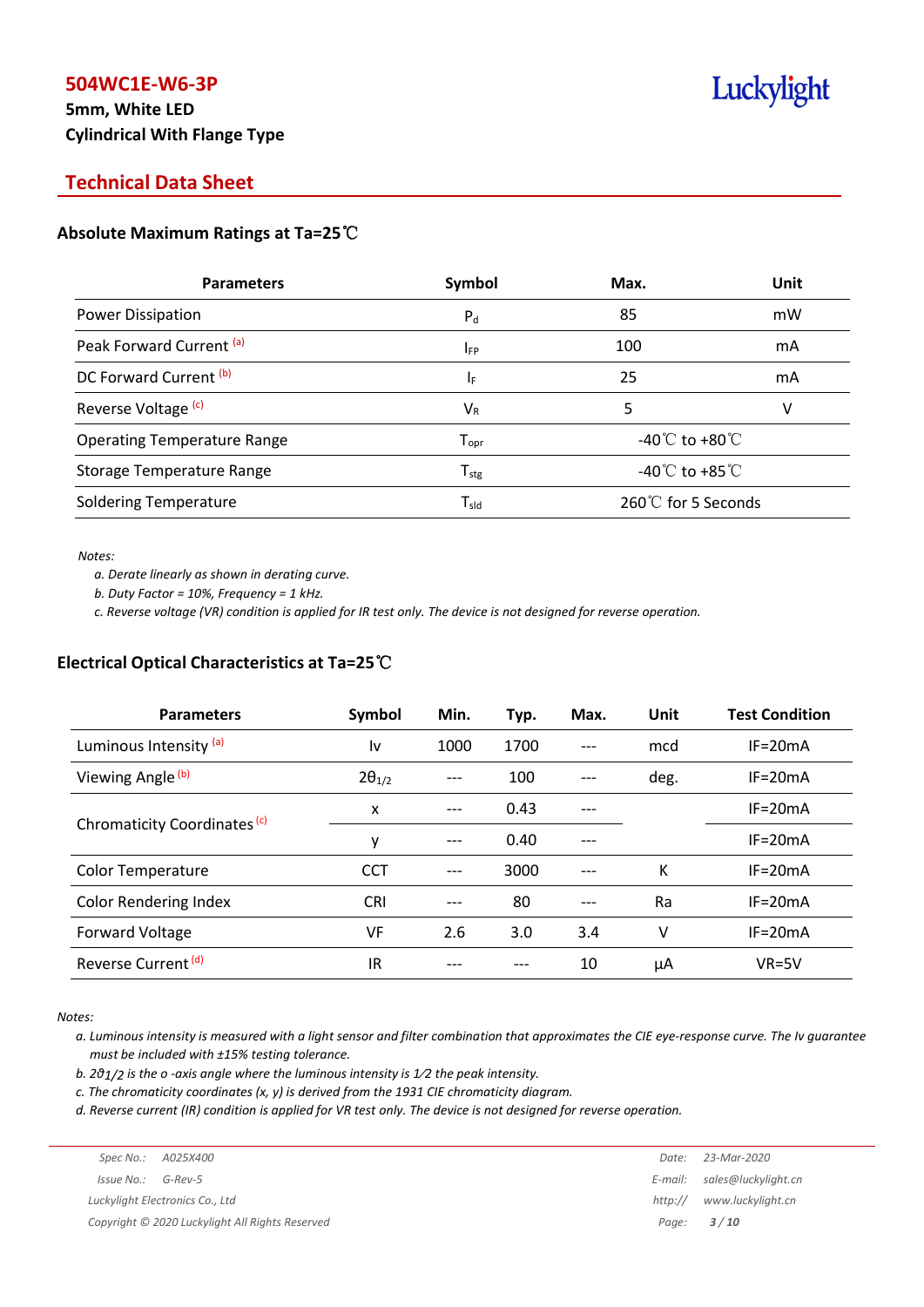**5mm, White LED Cylindrical With Flange Type**

## **Typical Electrical / Optical Characteristics Curves (25**℃ **Ambient Temperature Unless Otherwise Noted)**

![](_page_3_Figure_4.jpeg)

*Spec No.: A025X400 Date: 23-Mar-2020 Issue No.: G-Rev-5 E-mail: sales@luckylight.cn Luckylight Electronics Co., Ltd* 

*Copyright © 2020 Luckylight All Rights Reserved Page: 4 / 10*

![](_page_3_Figure_7.jpeg)

Luminous Intensity & Forward Current

![](_page_3_Figure_9.jpeg)

![](_page_3_Figure_10.jpeg)

| Date:   | 23-Mar-2020         |
|---------|---------------------|
| :-mail: | sales@luckylight.cn |
| http:// | www.luckylight.cn   |
| Page:   | 4/10                |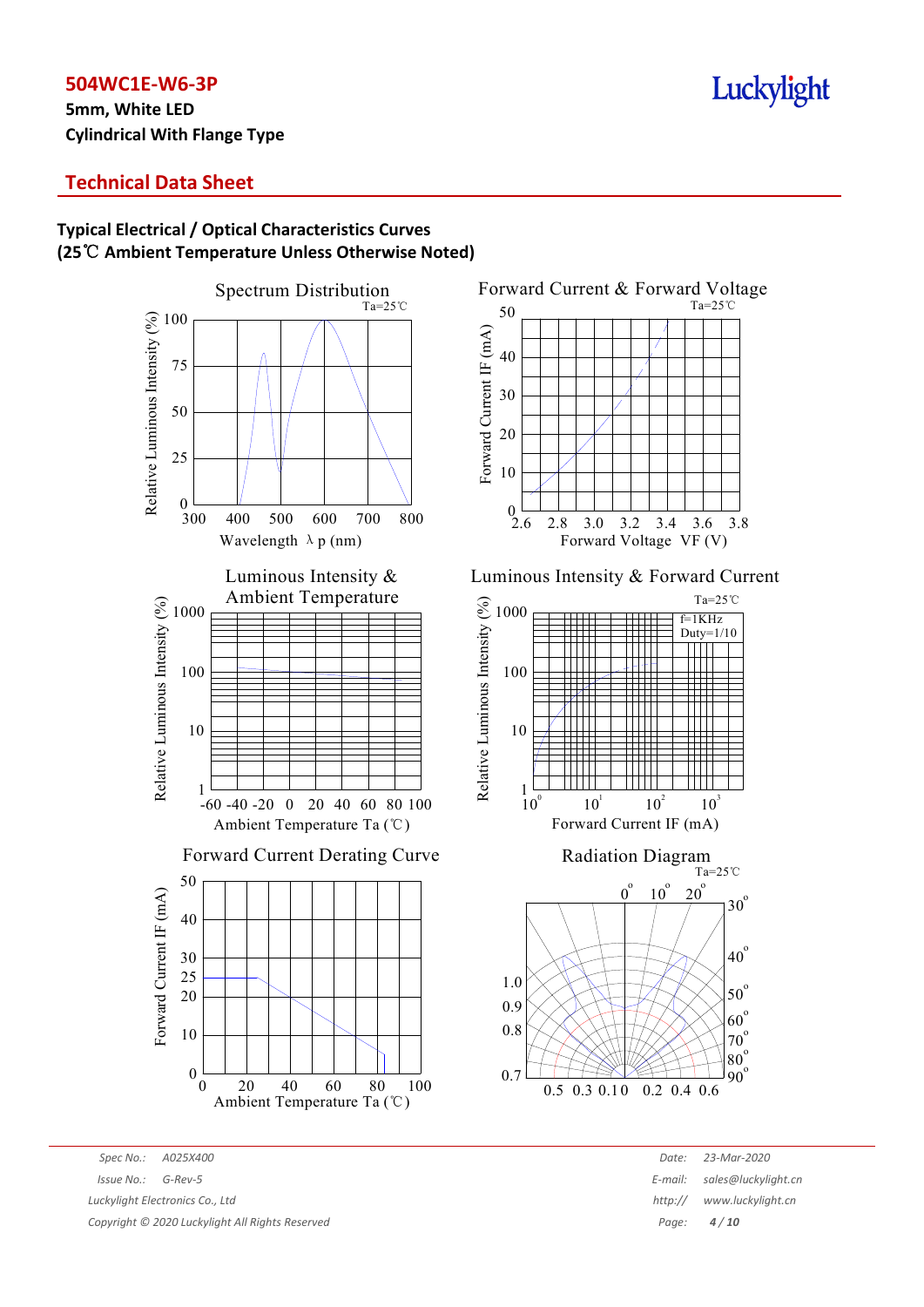## **5mm, White LED Cylindrical With Flange Type**

### **Technical Data Sheet**

#### **CIE Chromaticity Diagram:**

![](_page_4_Figure_4.jpeg)

#### **Chromaticity Coordinates Specifications for Bin Rank:**

| <b>Bin Code</b> | Left x | Left y | Top x | Тор у | <b>Right x</b> | <b>Right y</b> | <b>Bottom x</b> | Bottom y |
|-----------------|--------|--------|-------|-------|----------------|----------------|-----------------|----------|
| $12 - 1$        | 0.415  | 0.387  | 0.424 | 0.392 | 0.431          | 0.406          | 0.421           | 0.401    |
| $13 - 1$        | 0.409  | 0.373  | 0.418 | 0.378 | 0.424          | 0.392          | 0.415           | 0.387    |
| $12 - 2$        | 0.424  | 0.392  | 0.433 | 0.397 | 0.44           | 0.411          | 0.431           | 0.406    |
| $13 - 2$        | 0.418  | 0.378  | 0.426 | 0.383 | 0.433          | 0.397          | 0.424           | 0.392    |
| $12 - 3$        | 0.433  | 0.397  | 0.443 | 0.403 | 0.45           | 0.417          | 0.44            | 0.411    |
| $13 - 3$        | 0.426  | 0.383  | 0.436 | 0.389 | 0.443          | 0.403          | 0.433           | 0.397    |

*Note: Color Coordinates Measurement allowance is ±0.01.*

![](_page_4_Picture_10.jpeg)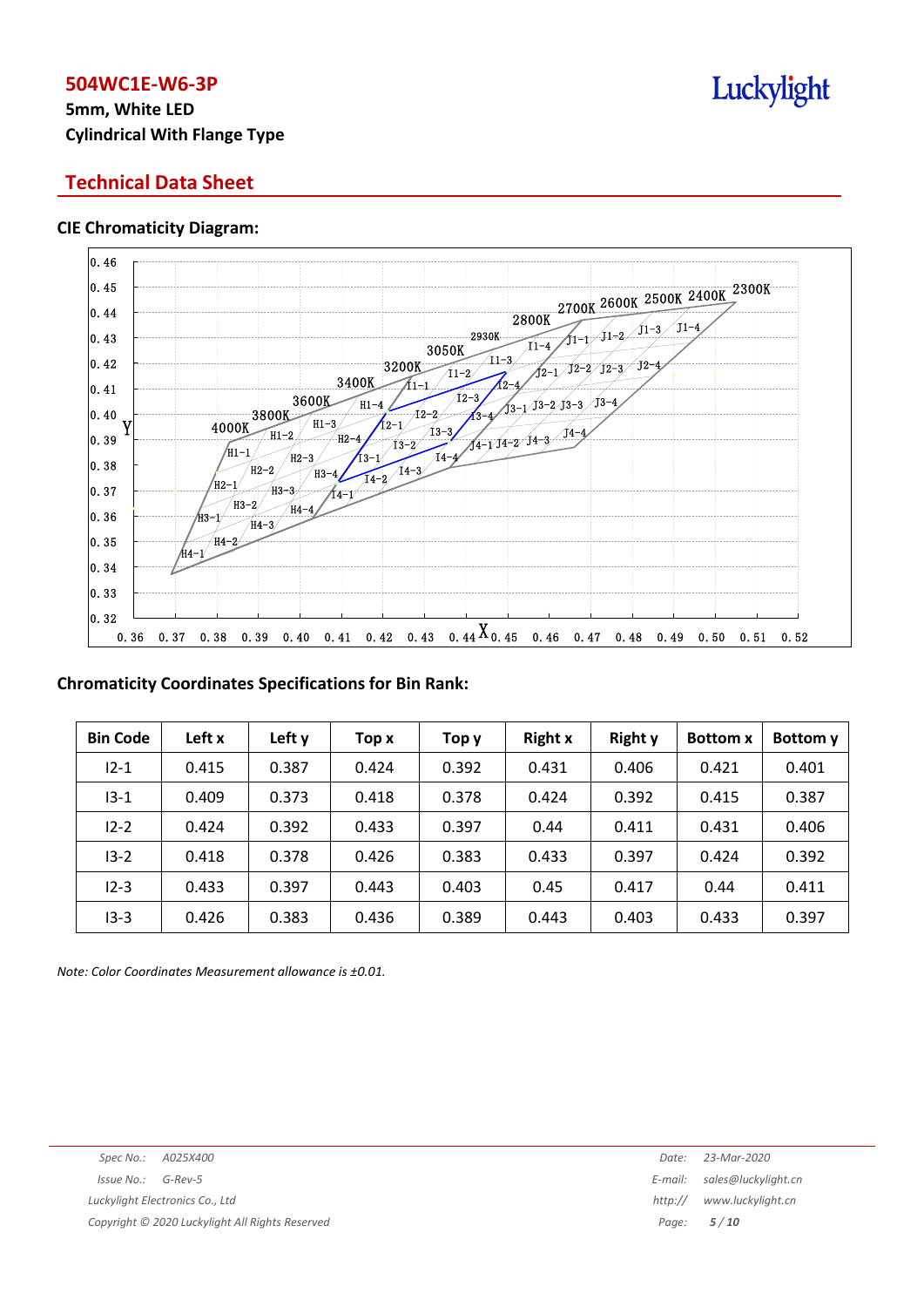## **5mm, White LED Cylindrical With Flange Type**

## Luckylight

## **Technical Data Sheet**

#### **Bin Table Specification**:

#### **Luminous Intensity Iv (mcd) IF@20mA**

| <b>Bin Code</b> | Min  | Max. |
|-----------------|------|------|
| 17              | 780  | 1000 |
| 18              | 1000 | 1300 |
| 19              | 1300 | 1700 |
| ንበ              | 1700 | 2200 |

*Note: Tolerance of each bin limit is ±15%.*

#### **Forward Voltage VF (V) IF@20mA**

| <b>Bin Code</b> | Min | Max. |
|-----------------|-----|------|
|                 | 2.6 | 2.8  |
|                 | 2.8 | 3.0  |
|                 | 3.0 | ∍    |
|                 |     |      |

*Note: Forward Voltage Measurement allowance is ±0.2V.*

## **Chromaticity Coordinates, CC (x, y), IF@20mA**

| <b>Bin Code</b> | Chromaticity Coordinates, IF@20mA |       |       |       |       |  |  |  |
|-----------------|-----------------------------------|-------|-------|-------|-------|--|--|--|
| $12 - 1$        | x                                 | 0.415 | 0.424 | 0.431 | 0.421 |  |  |  |
|                 | ٧                                 | 0.387 | 0.392 | 0.406 | 0.401 |  |  |  |
|                 | x                                 | 0.409 | 0.418 | 0.424 | 0.415 |  |  |  |
| $13 - 1$        | у                                 | 0.373 | 0.378 | 0.392 | 0.387 |  |  |  |
| $12 - 2$        | x                                 | 0.424 | 0.433 | 0.44  | 0.431 |  |  |  |
|                 | У                                 | 0.392 | 0.397 | 0.411 | 0.406 |  |  |  |
| $13 - 2$        | x                                 | 0.418 | 0.426 | 0.433 | 0.424 |  |  |  |
|                 | ٧                                 | 0.378 | 0.383 | 0.397 | 0.392 |  |  |  |
| $12 - 3$        | x                                 | 0.433 | 0.443 | 0.45  | 0.44  |  |  |  |
|                 | ۷                                 | 0.397 | 0.403 | 0.417 | 0.411 |  |  |  |
| $13-3$          | x                                 | 0.426 | 0.436 | 0.443 | 0.433 |  |  |  |
|                 | ٧                                 | 0.383 | 0.389 | 0.403 | 0.397 |  |  |  |

*Note: Color Coordinates Measurement allowance is±0.01.*

*Spec No.: A025X400 Date: 23-Mar-2020*

*Luckylight Electronics Co., Ltd http:// www.luckylight.cn*

*Copyright © 2020 Luckylight All Rights Reserved Page: 6 / 10*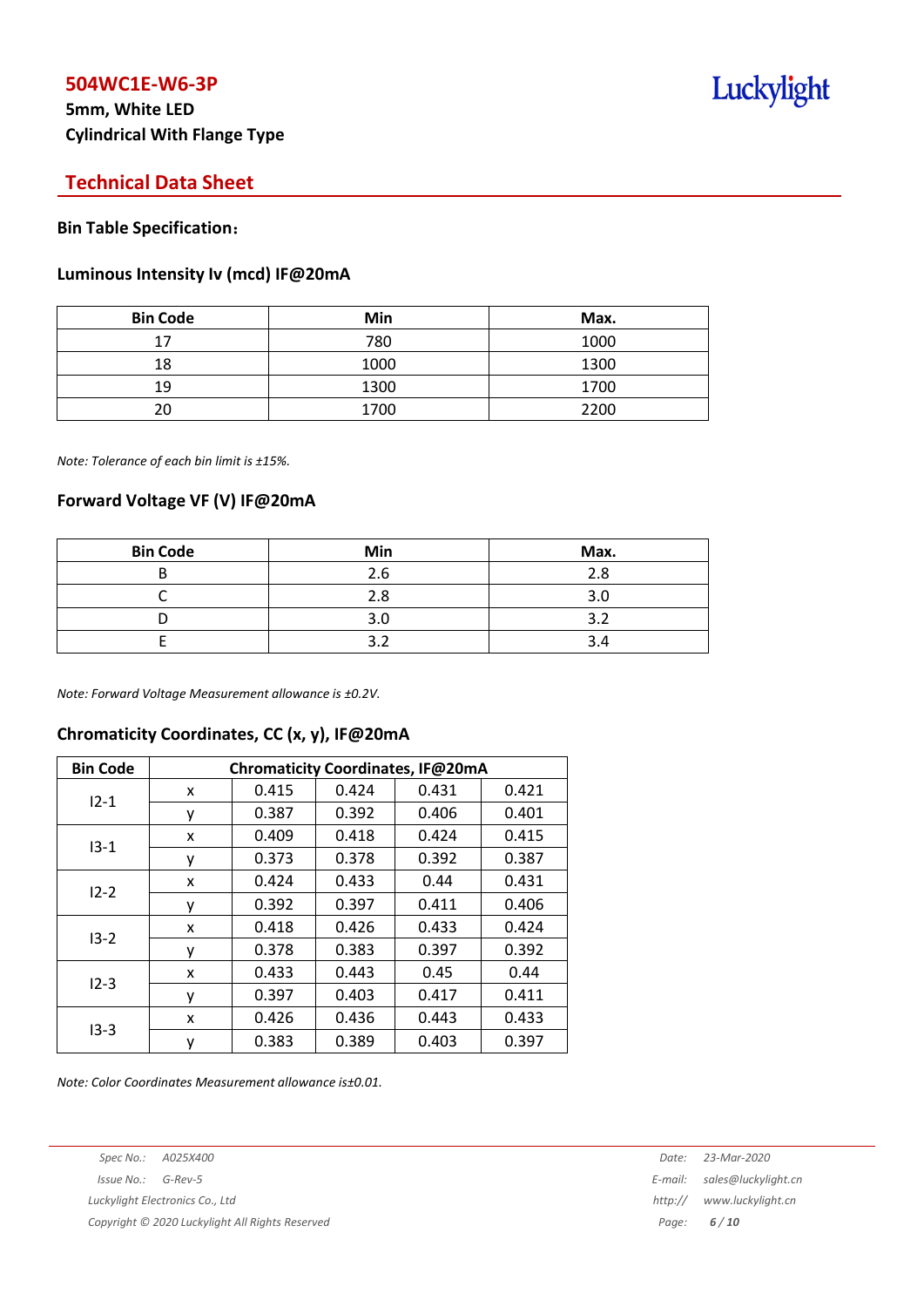**5mm, White LED Cylindrical With Flange Type**

## **Technical Data Sheet**

#### **Packing & Label Specifications:**

![](_page_6_Figure_4.jpeg)

Luckylight

Packing Quantity:

- a. 500 PCS/bag.
- b. 8000 PCS/Inner Box.
- c. 6 Inner Boxes/Outside Box.

| Spec No.:<br>A025X400                           | Date:   | 23-Mar-2020                 |
|-------------------------------------------------|---------|-----------------------------|
| Issue No.:<br>G-Rev-5                           |         | E-mail: sales@luckylight.cn |
| Luckylight Electronics Co., Ltd                 | http:// | www.luckylight.cn           |
| Copyright © 2020 Luckylight All Rights Reserved |         | Page: $7/10$                |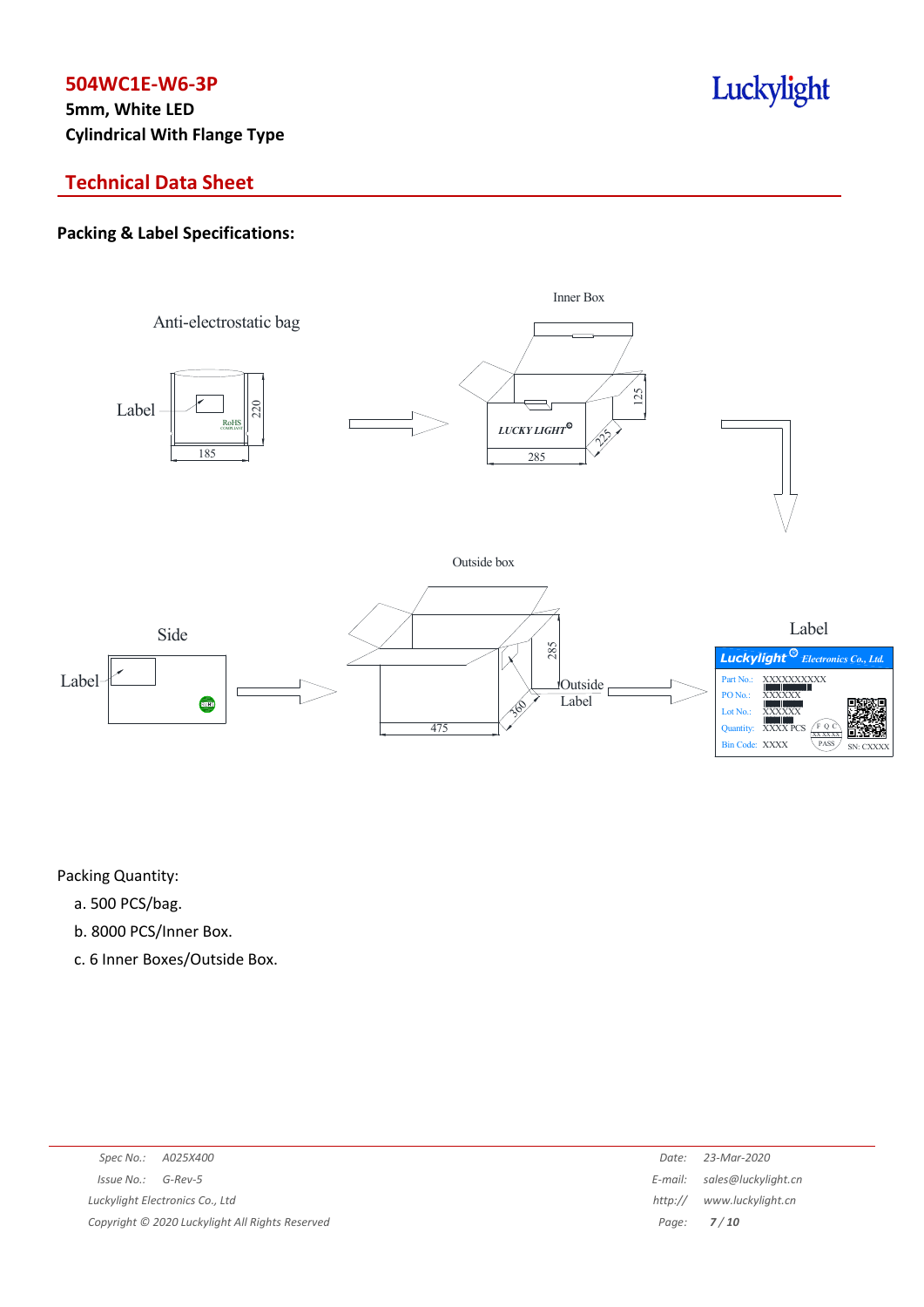## **5mm, White LED Cylindrical With Flange Type**

## **Technical Data Sheet**

#### **CAUTIONS**

#### 1. **Over-current-proof**

Customer must apply resistors for protection, otherwise slight voltage shift will cause big current change (Burn out will happen).

#### 2. **Storage**

- 2.1 The LEDs should be stored at 30°C or less and 70%RH or less after being shipped from Luckylight and the storage life limits are 3 months. If the LEDs are stored for 3 months or more, they can be stored for a year in a sealed container with a nitrogen atmosphere and moisture absorbent material.
- 2.2 Please avoid rapid transitions in ambient temperature, especially, in high humidity environments where condensation can occur.

#### 3. **Cleaning**

Use alcohol-based cleaning solvents such as isopropyl alcohol to clean the LEDs if necessary.

#### 4. **Lead Forming & Assembly**

During lead forming, the leads should be bent at a point at least 1.6mm from the base of LED lens. Do not use the base of the lead frame as a fulcrum during forming. Lead forming must be done before soldering, at normal temperature. During assembly on PCB, use minimum clinch force possible to avoid excessive mechanical stress.

#### 5. **Soldering**

When soldering, for Lamp without stopper type and must be leave a minimum of 3mm clearance from the base of the lens to the soldering point. Do not apply any external stress to the lead frame during soldering while the LED is at high temperature.

#### Recommended soldering conditions:

| <b>Soldering Iron</b> |                          | <b>Wave Soldering</b>         |                                      |  |
|-----------------------|--------------------------|-------------------------------|--------------------------------------|--|
| Temperature           | 300℃ Max.<br>3 sec. Max. | Pre-heat<br>Pre-heat Time     | $100^{\circ}$ C Max.<br>60 sec. Max. |  |
| Soldering Time        | (one time only)          | Solder Wave<br>Soldering Time | $260^{\circ}$ C Max.<br>5 sec. Max.  |  |

*Note:*

a. Excessive soldering temperature and / or time might result in deformation of the LED lens or catastrophic failure of the LED.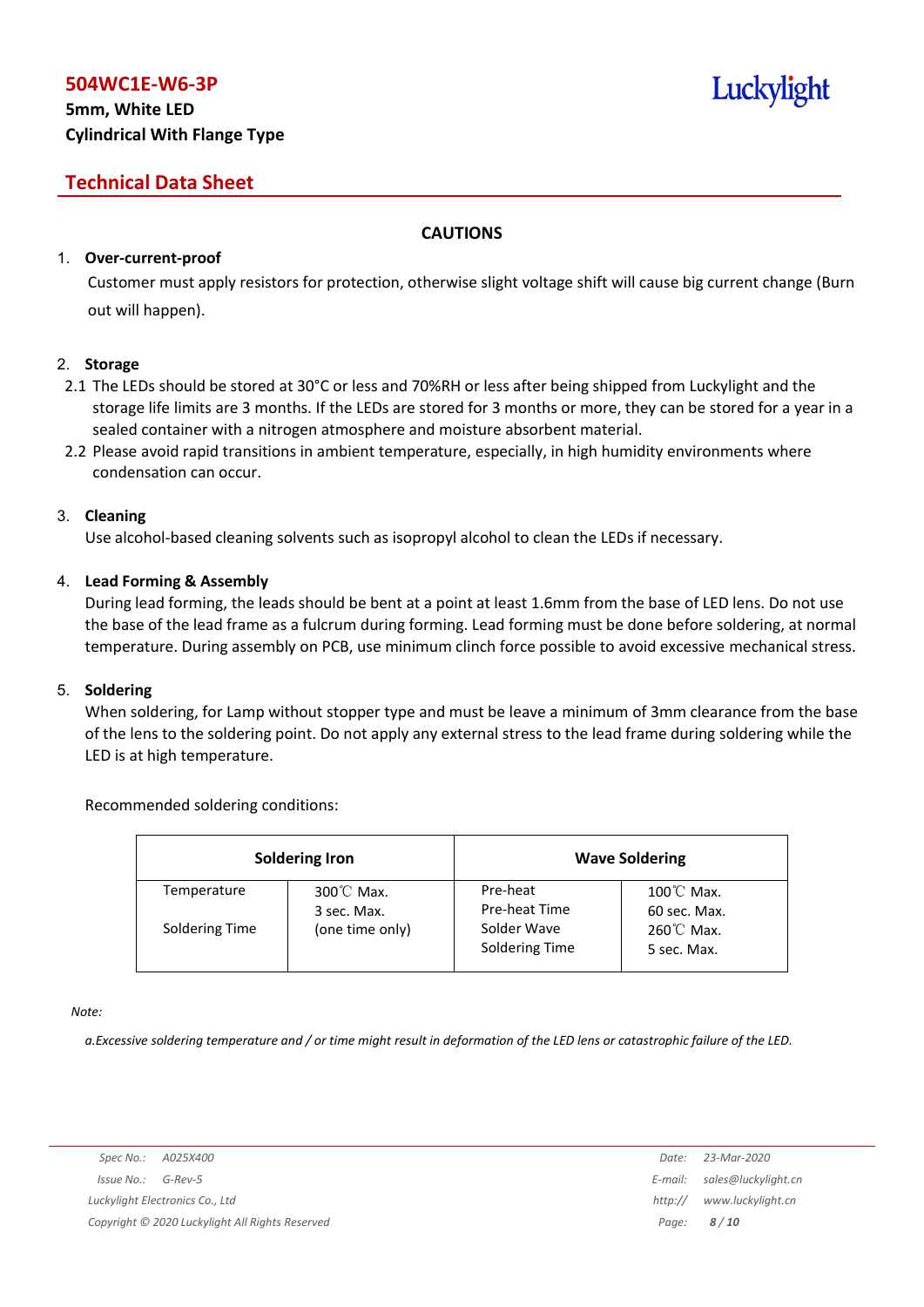## **5mm, White LED Cylindrical With Flange Type**

#### **Technical Data Sheet**

Recommended Wave Soldering Profiles

![](_page_8_Figure_4.jpeg)

#### *Notes:*

a. Recommend pre-heat temperature of 105° C or less (as measured with a thermocouple attached to the LED pins) prior to immersion in the *solder wave with a maximum solder bath temperature of 260° C.*

*b.Peak wave soldering temperature between 245° C ~ 255°C for 3 sec (5 sec max).*

*c.Do not apply stress to the epoxy resin while the temperature is above 85°C.*

*d.Fixtures should not incur stress on the component when mounting and during soldering process.*

*e.SAC 305 solder alloy is recommended.*

*f.No more than one wave soldering pass.*

#### 6. **Drive Method**

An LED is a current-operated device. In order to ensure intensity uniformity on multiple LEDs connected in parallel in an application, it is recommended that a current limiting resistor be incorporated in the drive circuit, in series with each LED as shown in Circuit A below.

**Circuit model A** 

**Circuit model B** 

![](_page_8_Figure_16.jpeg)

![](_page_8_Picture_17.jpeg)

(A) Recommended circuit

(B) The brightness of each LED might appear different due to the differences in the I-V characteristics of those LEDs.

|                                                 | Date:   | 23-Mar-2020                 |
|-------------------------------------------------|---------|-----------------------------|
| Issue No.:<br>G-Rev-5                           |         | E-mail: sales@luckylight.cn |
| Luckylight Electronics Co., Ltd                 | http:// | www.luckylight.cn           |
| Copyright © 2020 Luckylight All Rights Reserved |         | Page: $9/10$                |

| Date:   | 23-Mar-2020         |
|---------|---------------------|
| E-mail: | sales@luckylight.cn |
| http:// | www.luckylight.cn   |
| Page:   | 9/10                |